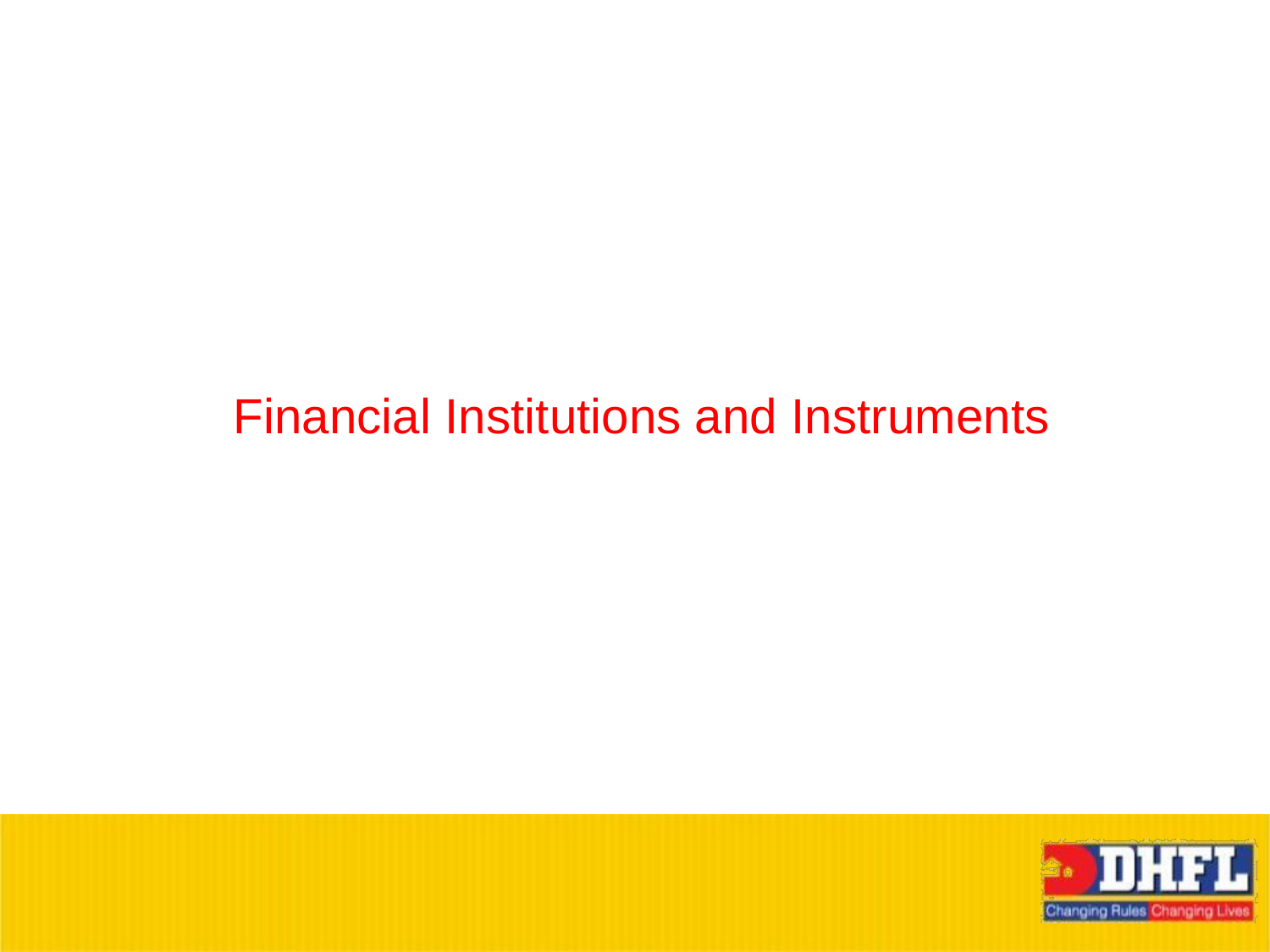#### The Great Indian Opportunity

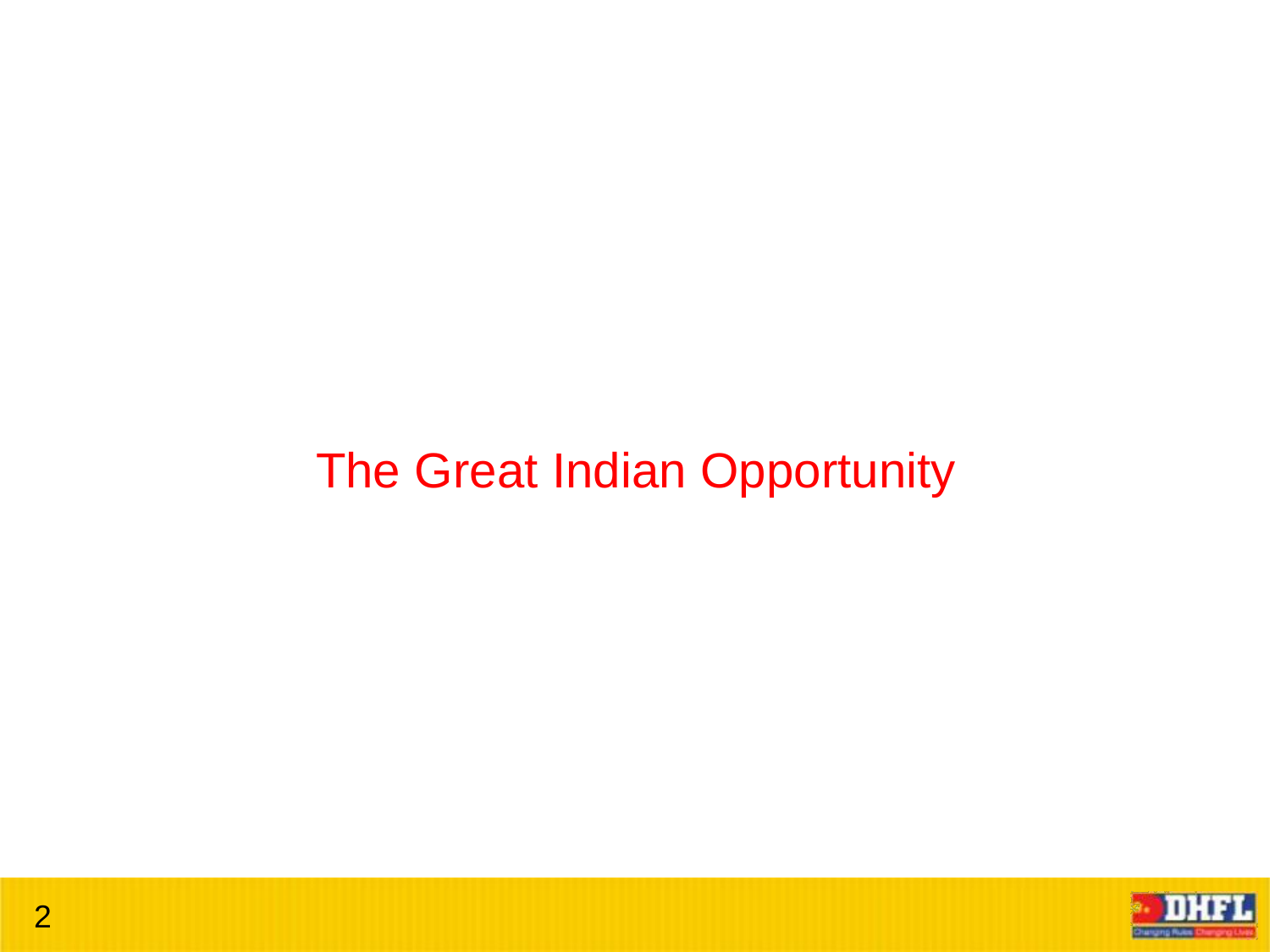#### India's GDP is expected to grow at more than 6 percent



Source: Bain & Co. Study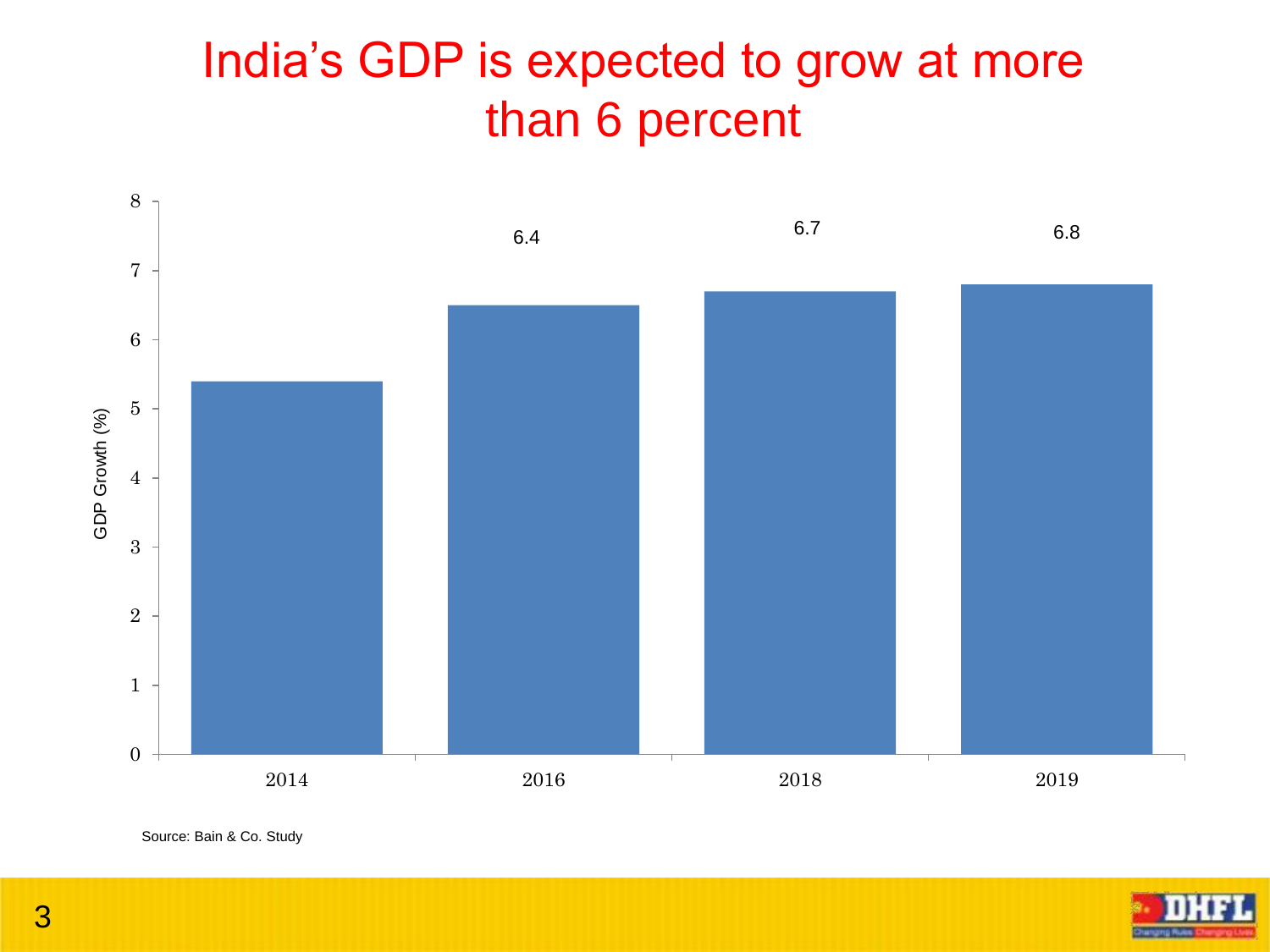## Urban population set to almost double by 2030





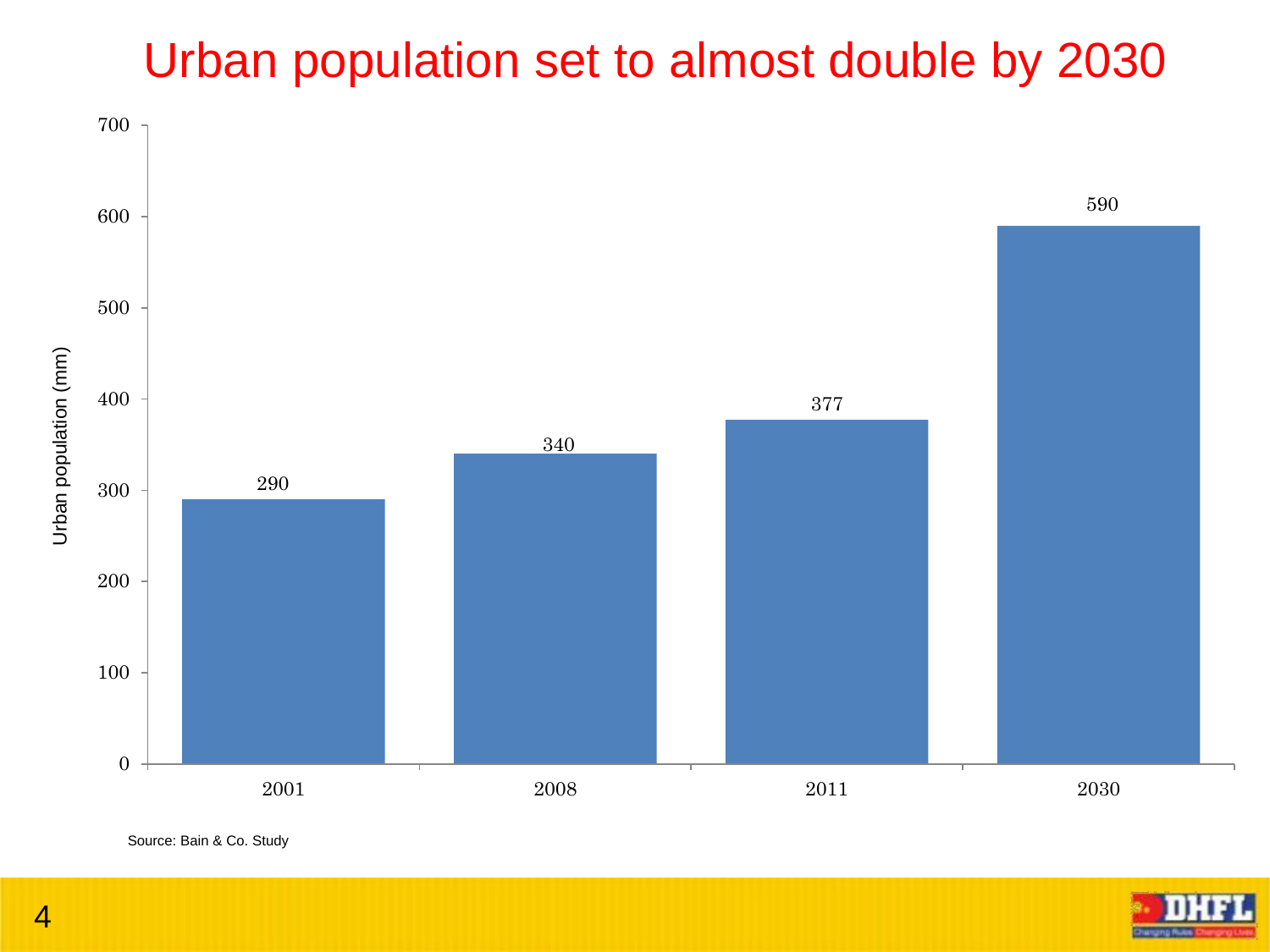## The need for housing finance

5 – the number by which GDP will have multiplied by 2030

590 million people will live in cities, nearly twice the population of USA today

270 million people net increase in working-age population

70 percent of net new employment will be generated in cities

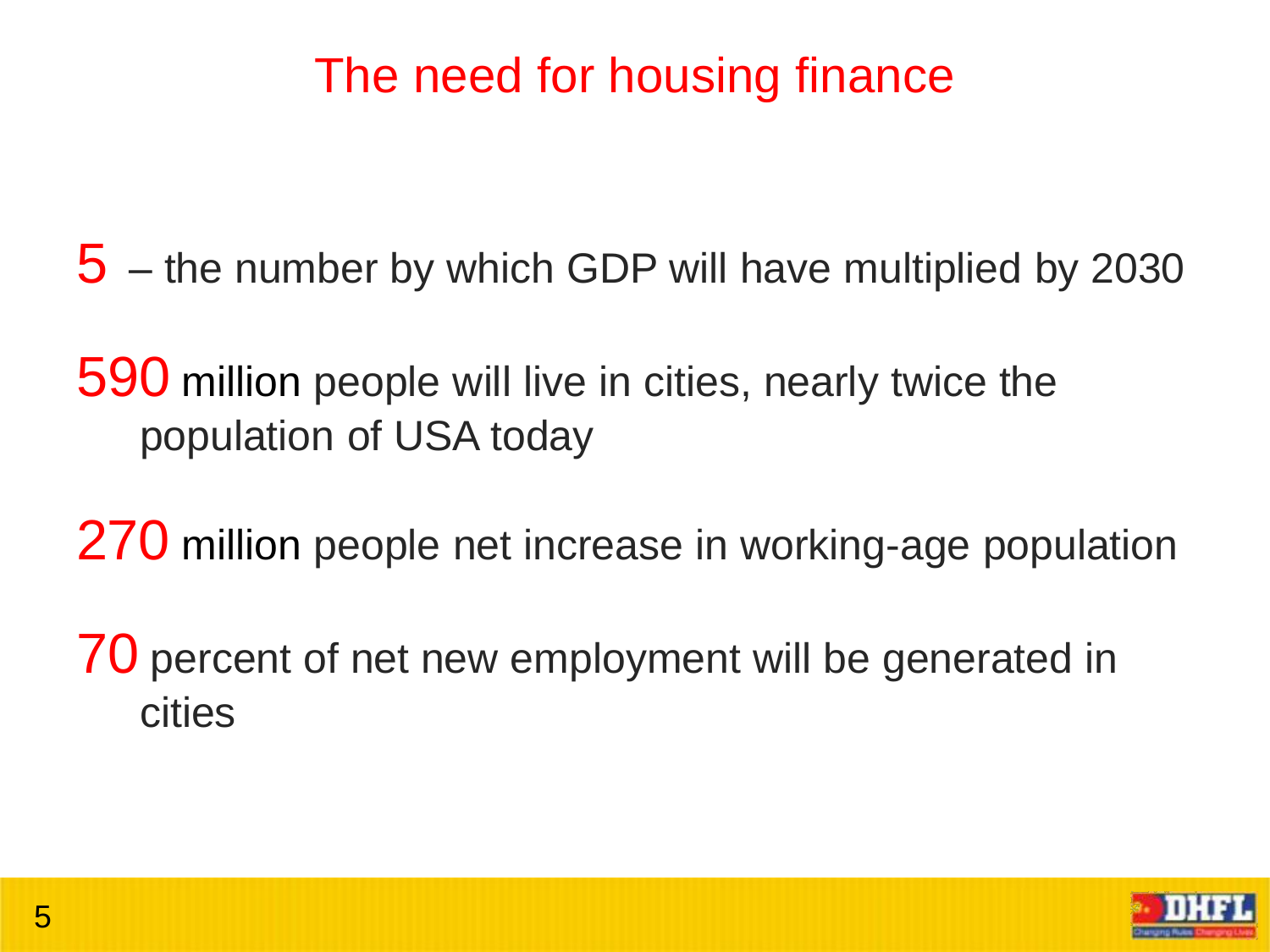- 91 million urban household will be middle class, up from 22 million today
- 68 cities will have population of I million plus, up from 42 today
- 700-900 million square meters of residential space needs to be built – or a new Chicago every year
- 1.2 trillion dollars investment is necessary to meet projected demand in India's cities

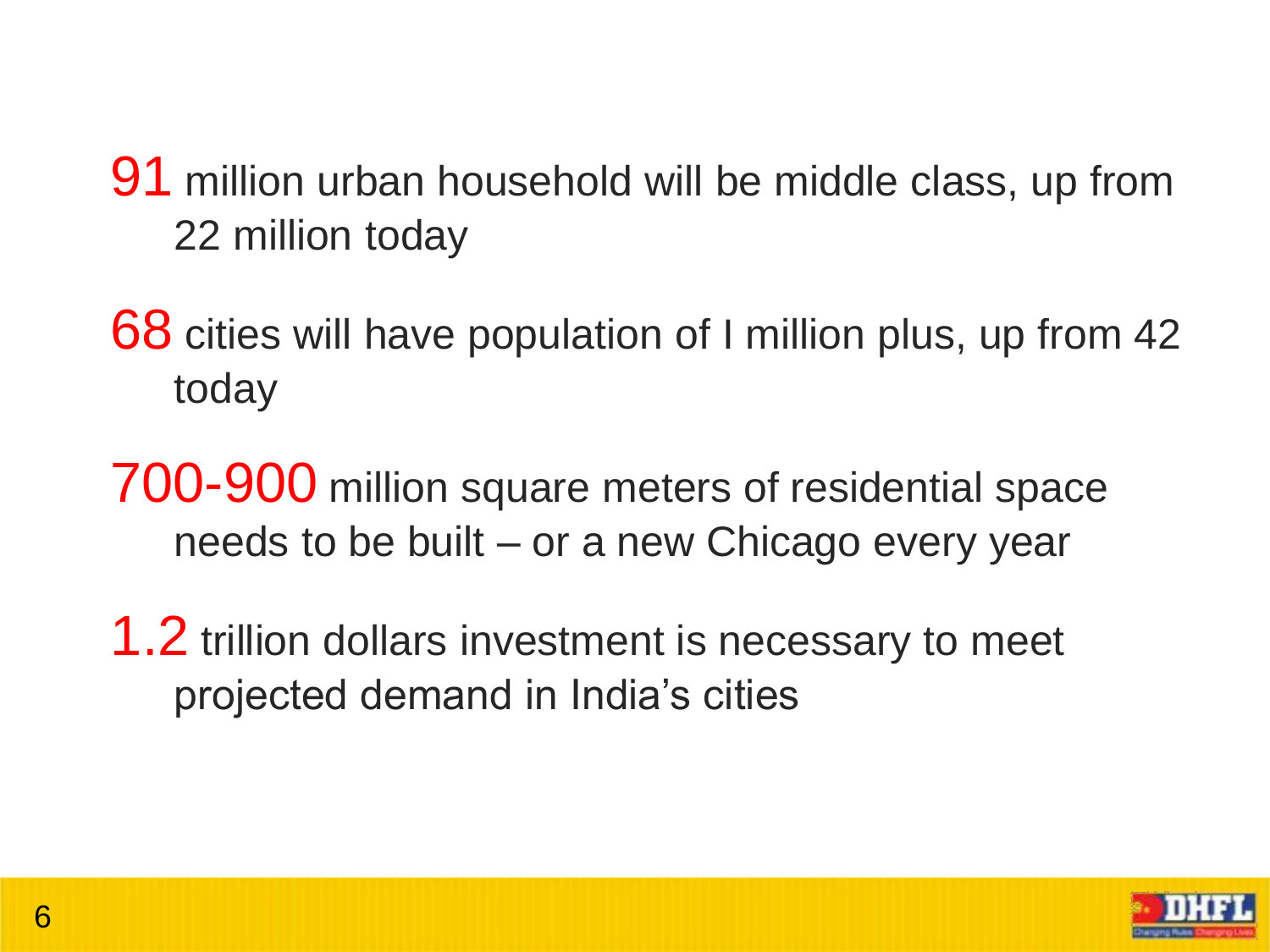## Indian government has promised 100 new smart cities



A smart city broadly means a city which uses high-end information and communication technologies, to deliver better services and improve the overall living conditions of its residents.

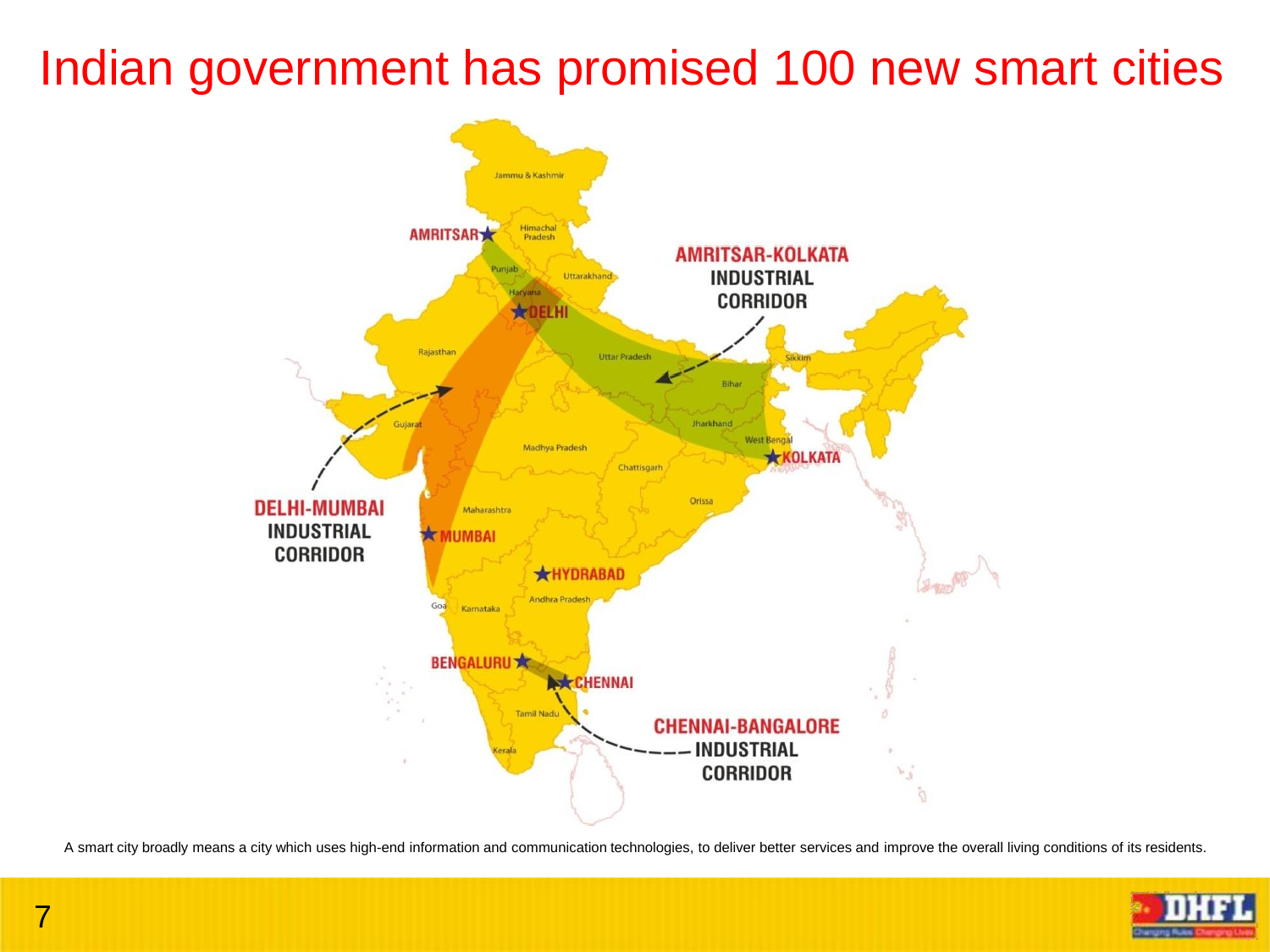# Evolution of institutional Housing Finance in India

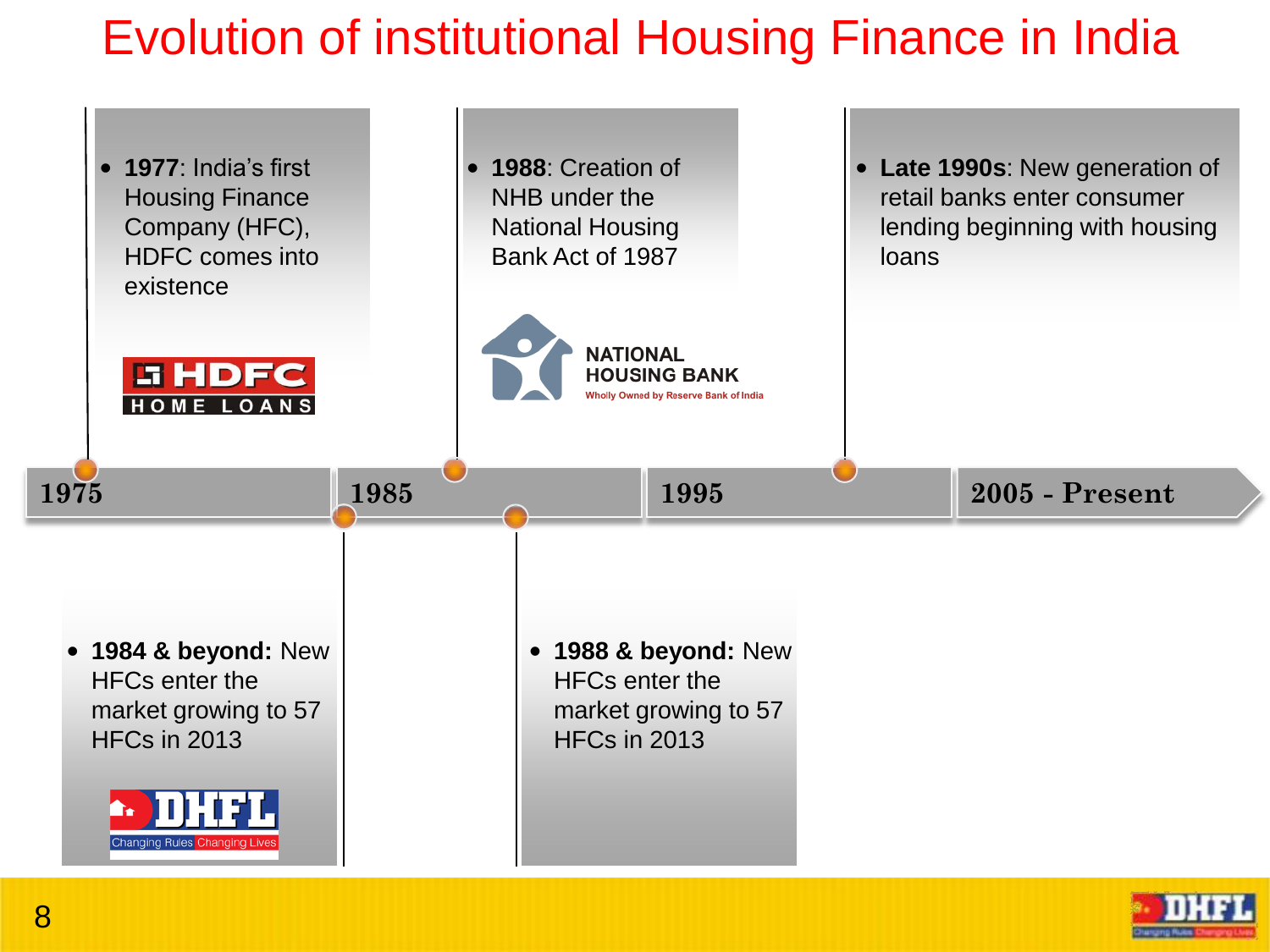## However, the Mortgage Penetration in India is only 8% of the GDP



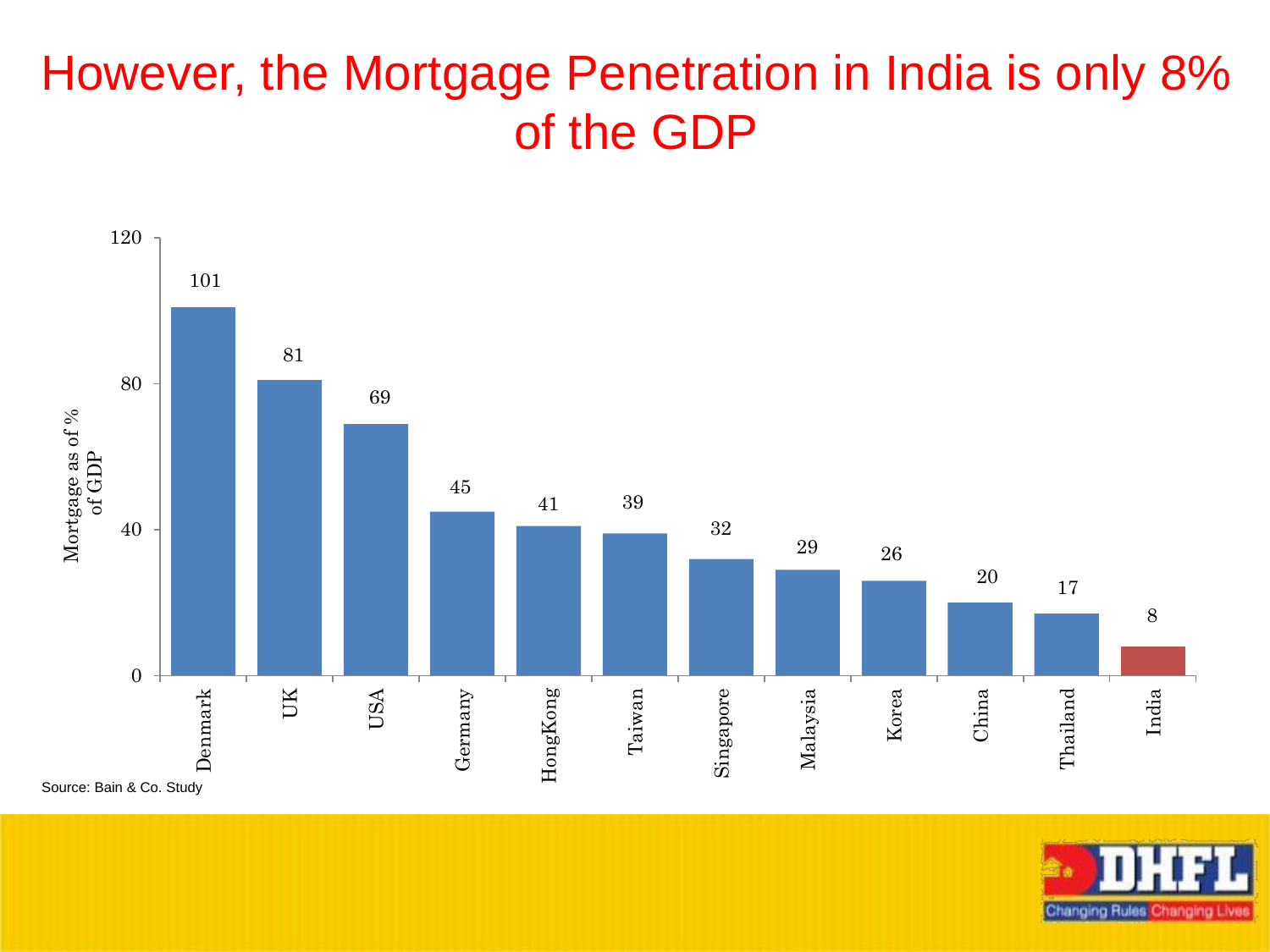# **Opportunities**



•If India's GDP grows at 6 percent per annum, with mortgage penetration being 8 percent of the GDP, the housing finance industry will need another 50.6 billion US dollars to meet the demand

•With every 1 percent increase in mortgage penetration, the industry will need still another ~25 billion US Dollars to meet the deficit

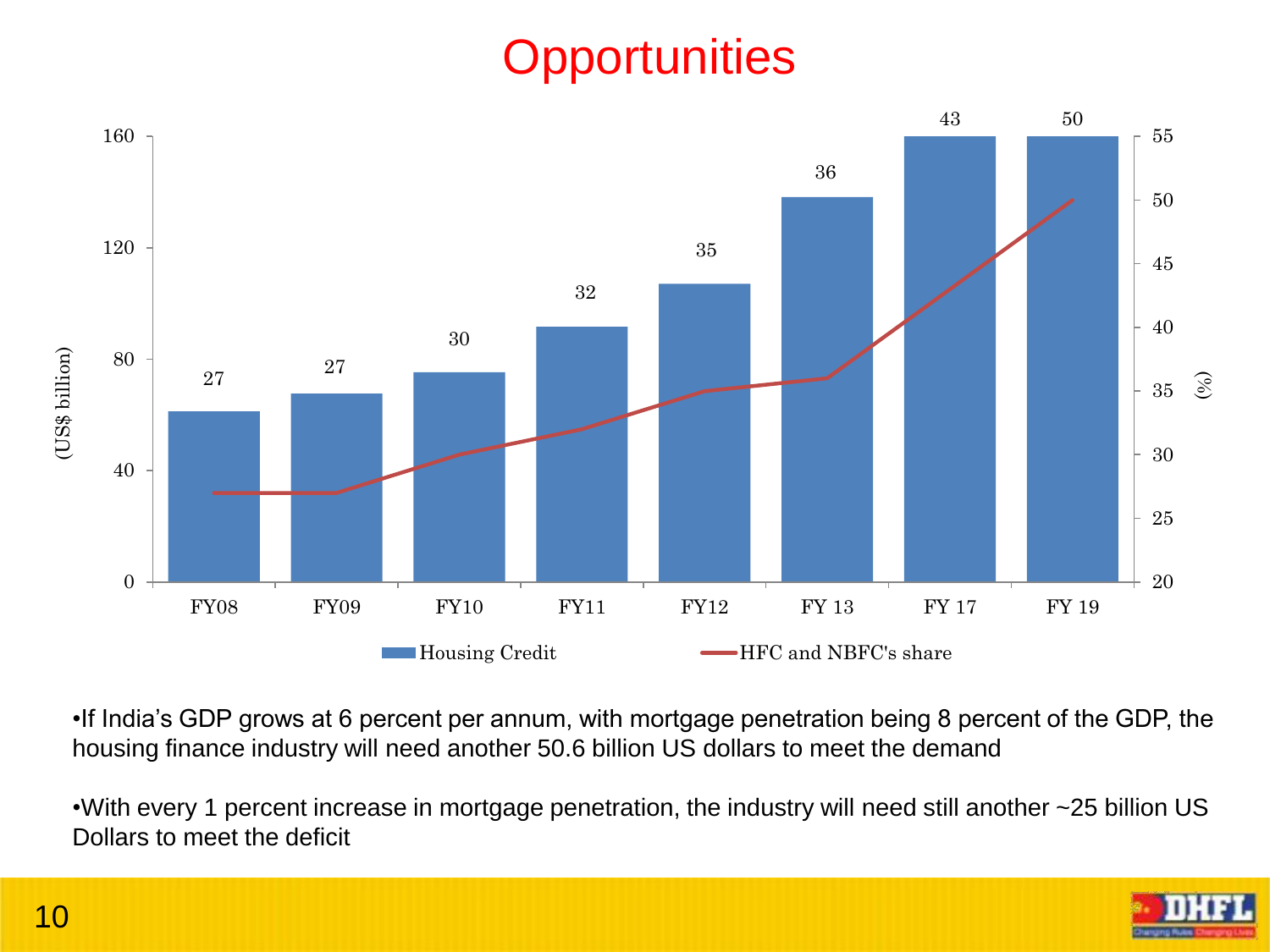## Affordable Housing to be the key solution

|                                       | 1. Income Level                                                   | 2. Size of Dwelling<br><b>Unit</b> | <b>Affordability</b>                                   |
|---------------------------------------|-------------------------------------------------------------------|------------------------------------|--------------------------------------------------------|
| Economically<br><b>Weaker Section</b> | $\leq$ INR 1.5 lacs<br>$(-3,000$ USD) per<br>annum                | Up to 300 sq. ft.                  | • EMI to Monthly<br>Income 30% -<br>40%                |
| Lower Income<br>Group                 | $INR$ 1.5 to 3 lacs<br>$(-3,000$ USD -<br>6,000 USD) per<br>annum | 300-600 sq. ft.                    | • House Price to<br>Annual Income<br><b>Ratio: 5.1</b> |
| Higher Income<br>Group                | INR 3 lacs to 10<br>lacs (~6000 USD -<br>20,000 USD) per<br>annum | 600-1200 sq. ft.                   |                                                        |

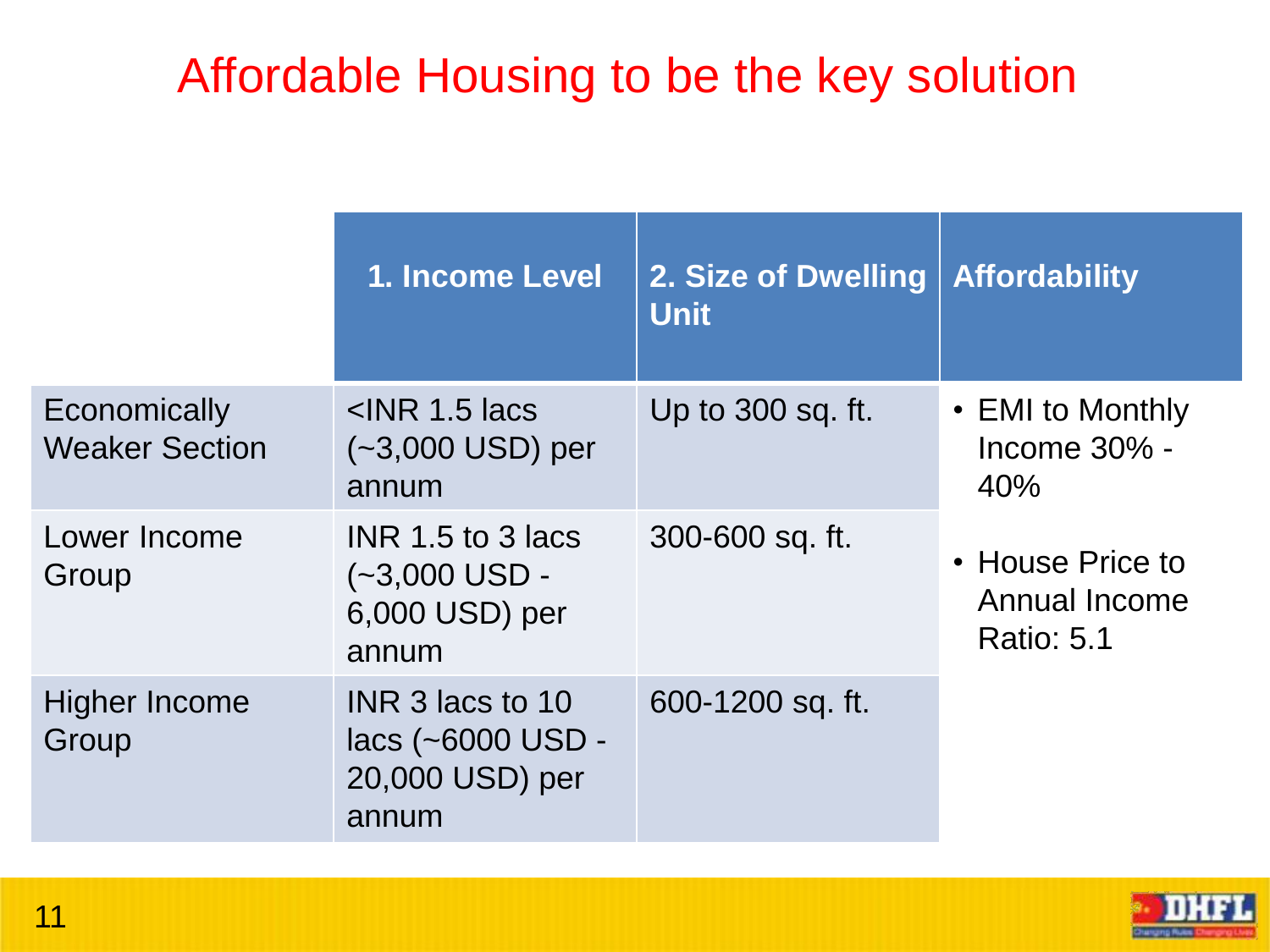# Sources of Housing Finance today



- 22 Public Sector Banks in the country have a 63 percent market share in housing finance
- 38 Housing Finance Companies (HFCs) under the NHB constitute most of the remaining
- The share of HFCs is expected to increase in the coming years

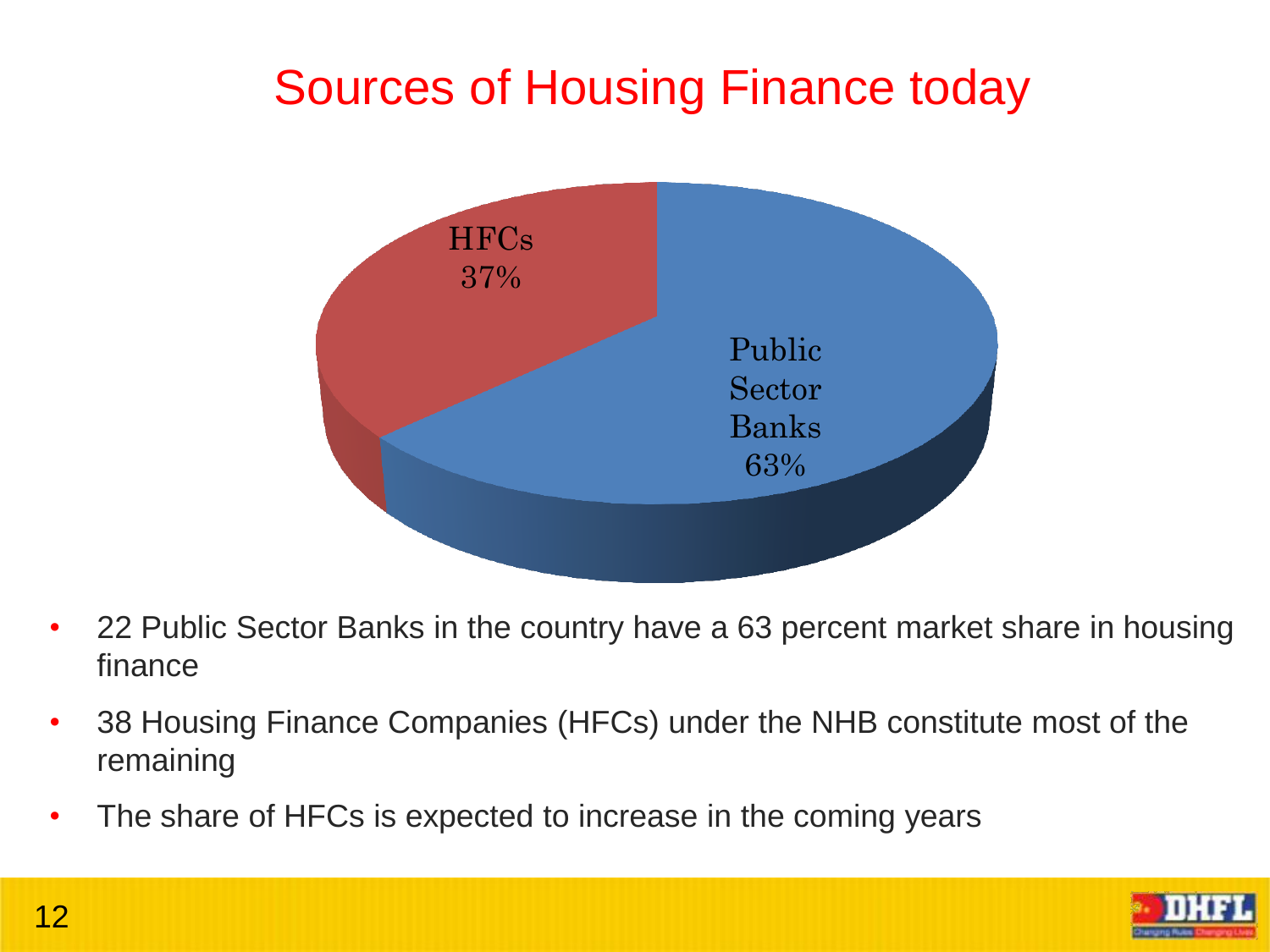### Funding for mortgages are primarily provided by Banks and Housing Finance Companies



Source: National Housing Bank Report

The share of HFCs as compared to banks is only expected to increase over the next few years

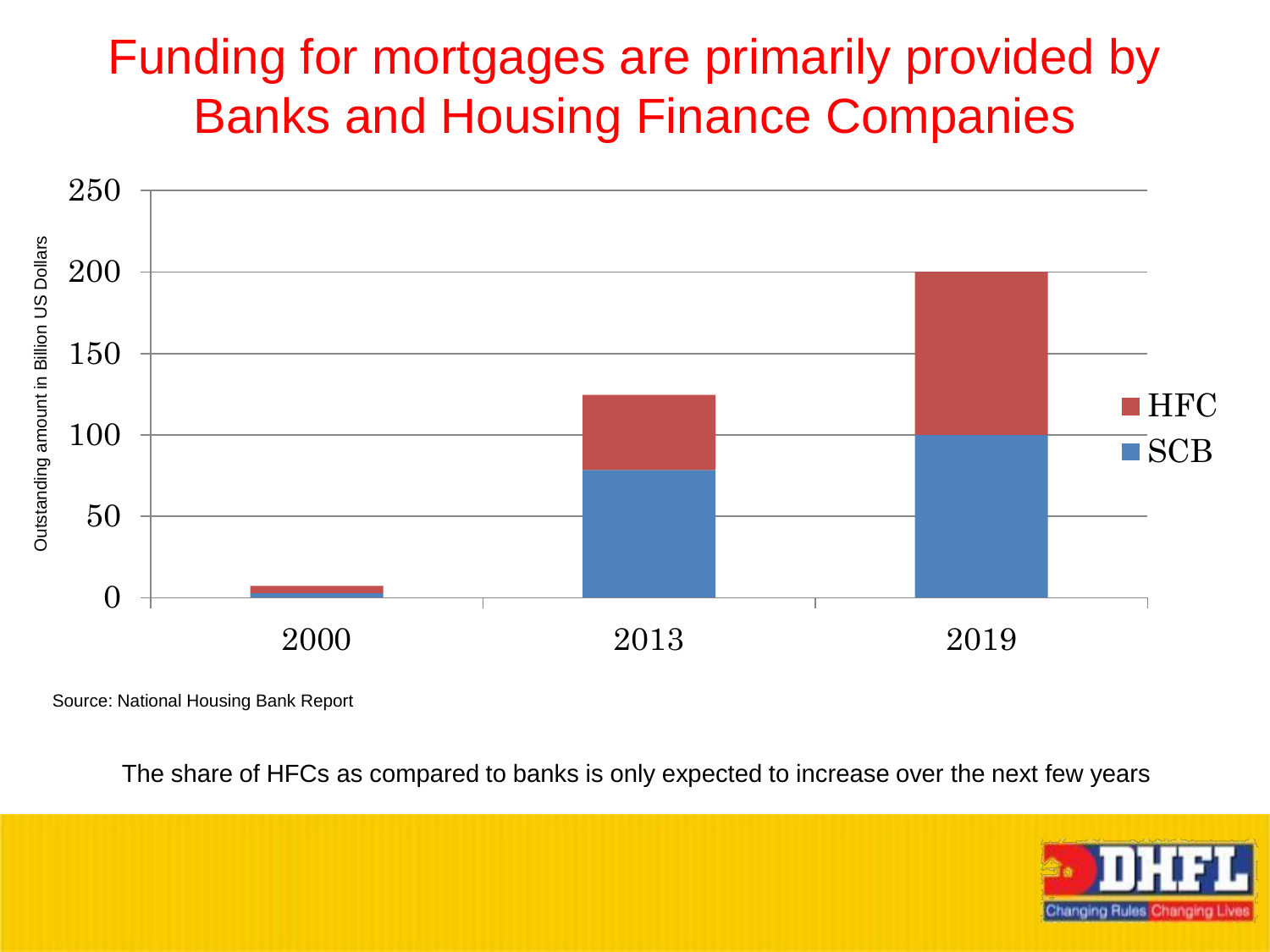# Advantage Banks

| <b>Banks</b>                                                                           | <b>HFCs</b>                                                                                                                                        |
|----------------------------------------------------------------------------------------|----------------------------------------------------------------------------------------------------------------------------------------------------|
| Regulated by the Reserve Bank of India                                                 | Regulated by the National Housing Bank                                                                                                             |
| Banks are deposit funded<br>• Stable Funding Model<br>• 65-86% funds are from deposits | HFCs are wholesale funded >65%<br>$\bullet$<br>funds are from banks or bonds held by<br>banks<br><b>Episodic liquidity challenges</b><br>$\bullet$ |
| Multi-liners: several loan products                                                    | Mono-liners: sharper focus &<br>specialization in core business                                                                                    |
| Urban, metropolitan & high-income<br>customer focus                                    | Broader economic segment focus:<br>Tier II, Tier III towns, LMI Customers                                                                          |
| Easy to scale due to deposit-funded<br>model                                           | Hard to scale due to wholesale funded<br>model                                                                                                     |

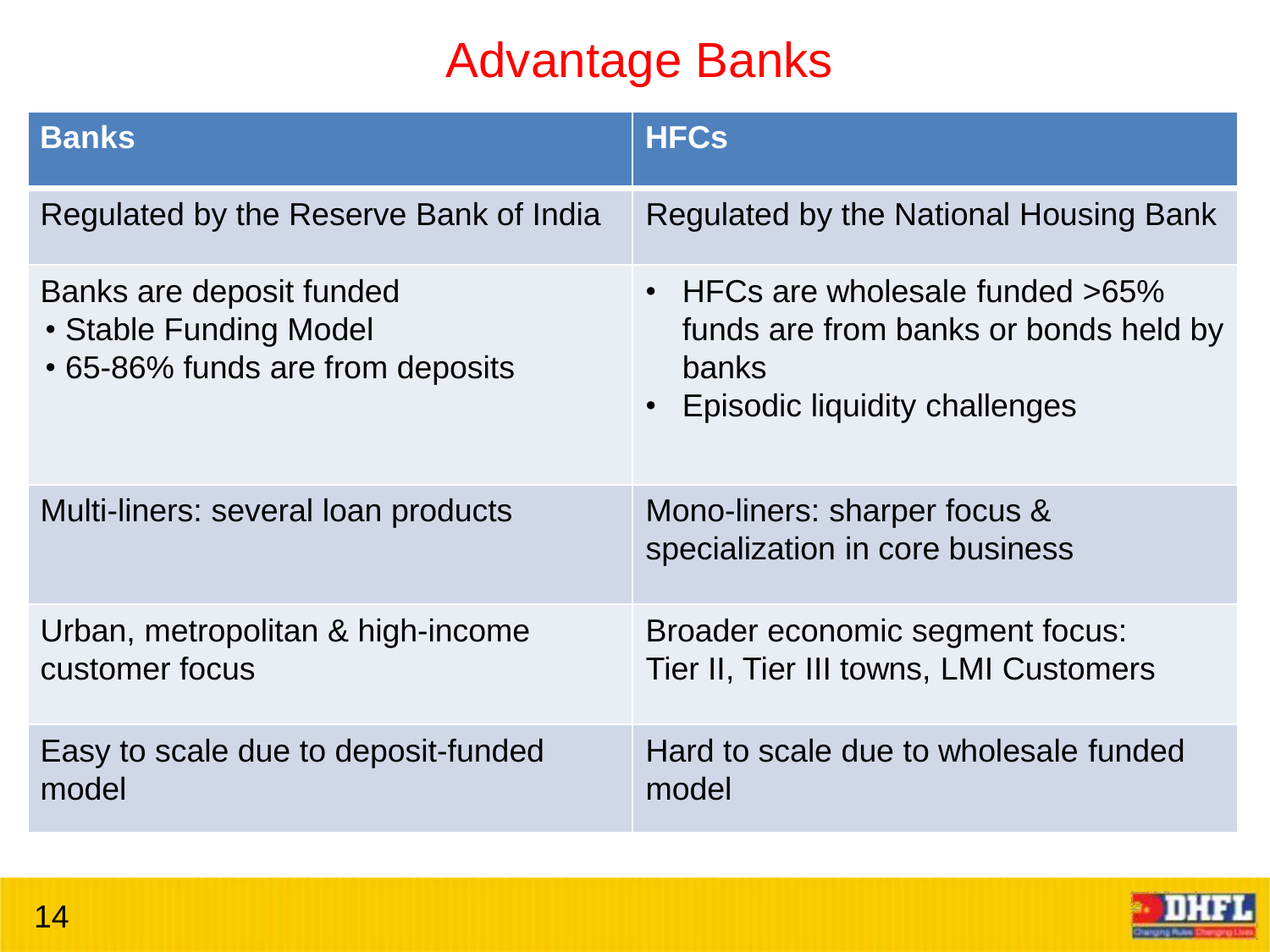## Not much difference between Banks & HFCs

- Simple Mortgage of Land and construction of new houses/apartments
- Provide funds for improvement & development of existing houses
- Give loans against housing property/mortgages

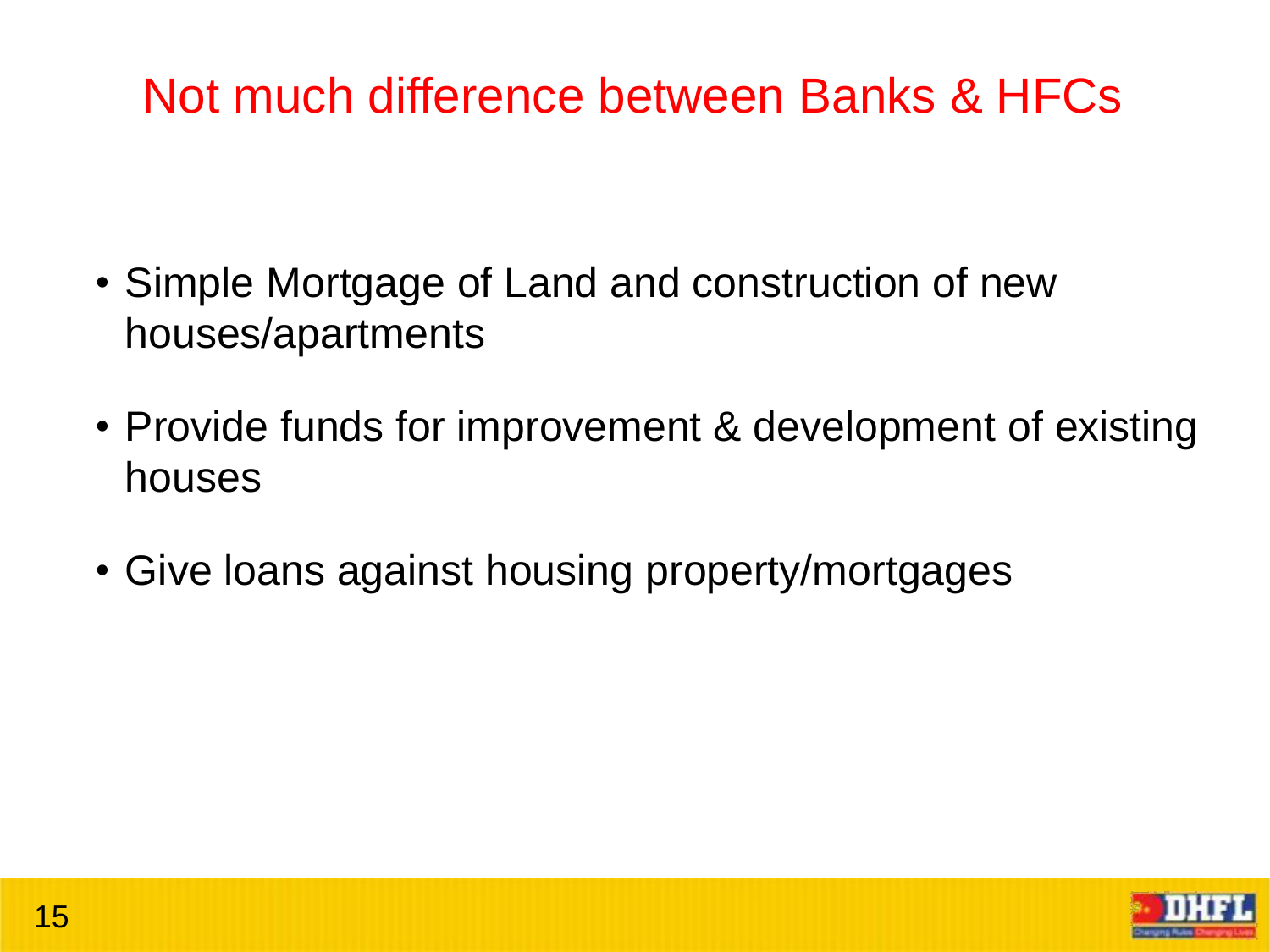## Banks have larger liability portfolio, however…

- They focus more on the High Net worth Individuals (HNI)
- Housing finance constitutes only 10 percent of their total loans, hence lack the specialization of an HFC
- Their turn-around-times are very large
- Their reach in rural areas is very limited
- They do not provide end-to-end solutions

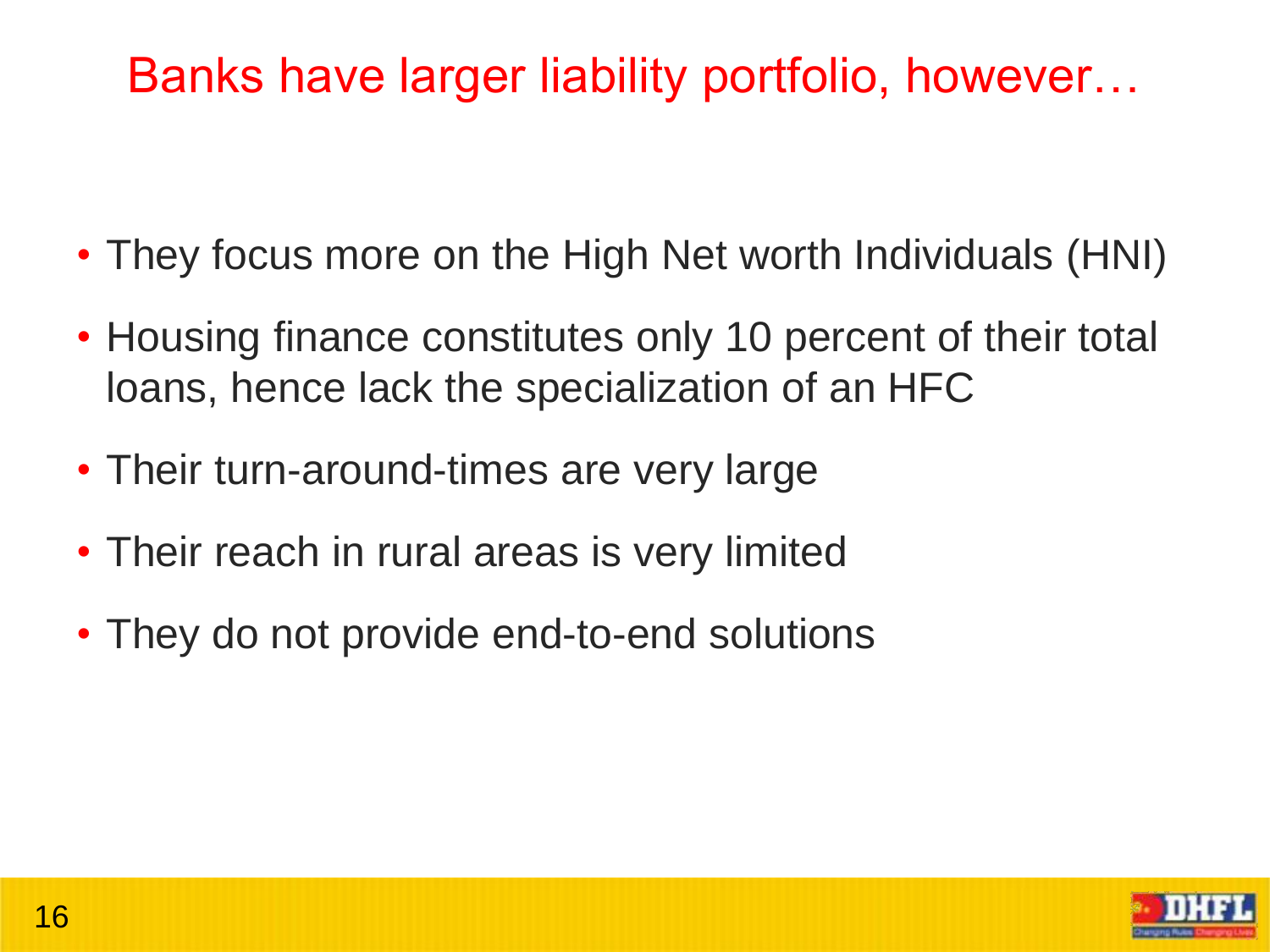## Combining the strengths

- Expand the stable liability portfolio of HFCs at minimal cost to benefit from their reach
- To create Differentiated Banks with the risk management and governance capabilities of a bank and the specialized lending abilities and flexibility of an HFC
- To allow housing banks to scale their core housing business significantly by directly accessing customer deposits just like a universal bank while keeping their strong focus on housing finance in their lending operations

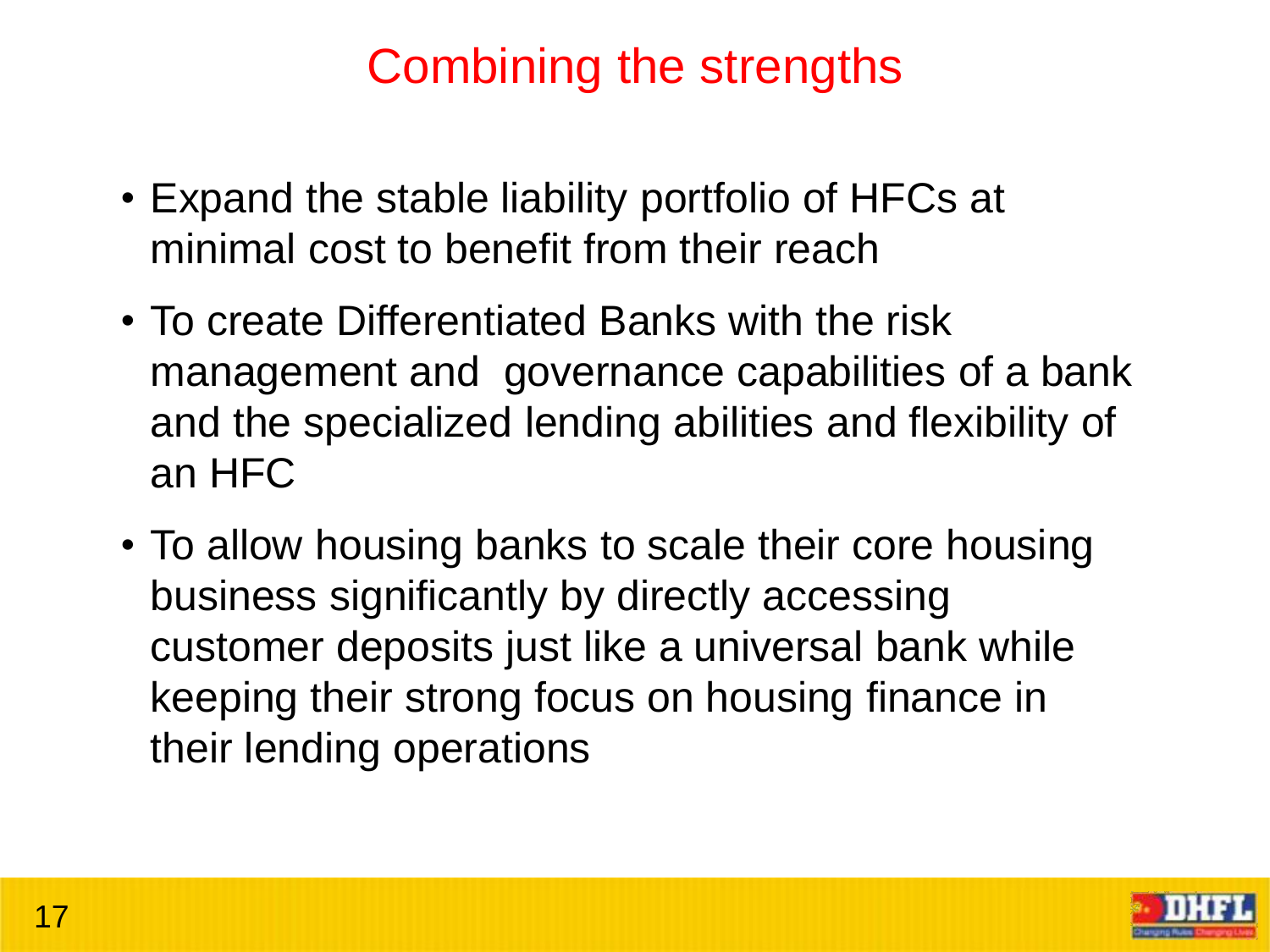# The Dream of Every Indian is to own his own home…

- With differentiated banking, we will be able to significantly enhance housing finance, especially for the affordable housing segment
- Affordable housing is a key national priority for India
- Broad home ownership is critical to strengthening the democratic fabric and to support a \$ 2 trillion economy